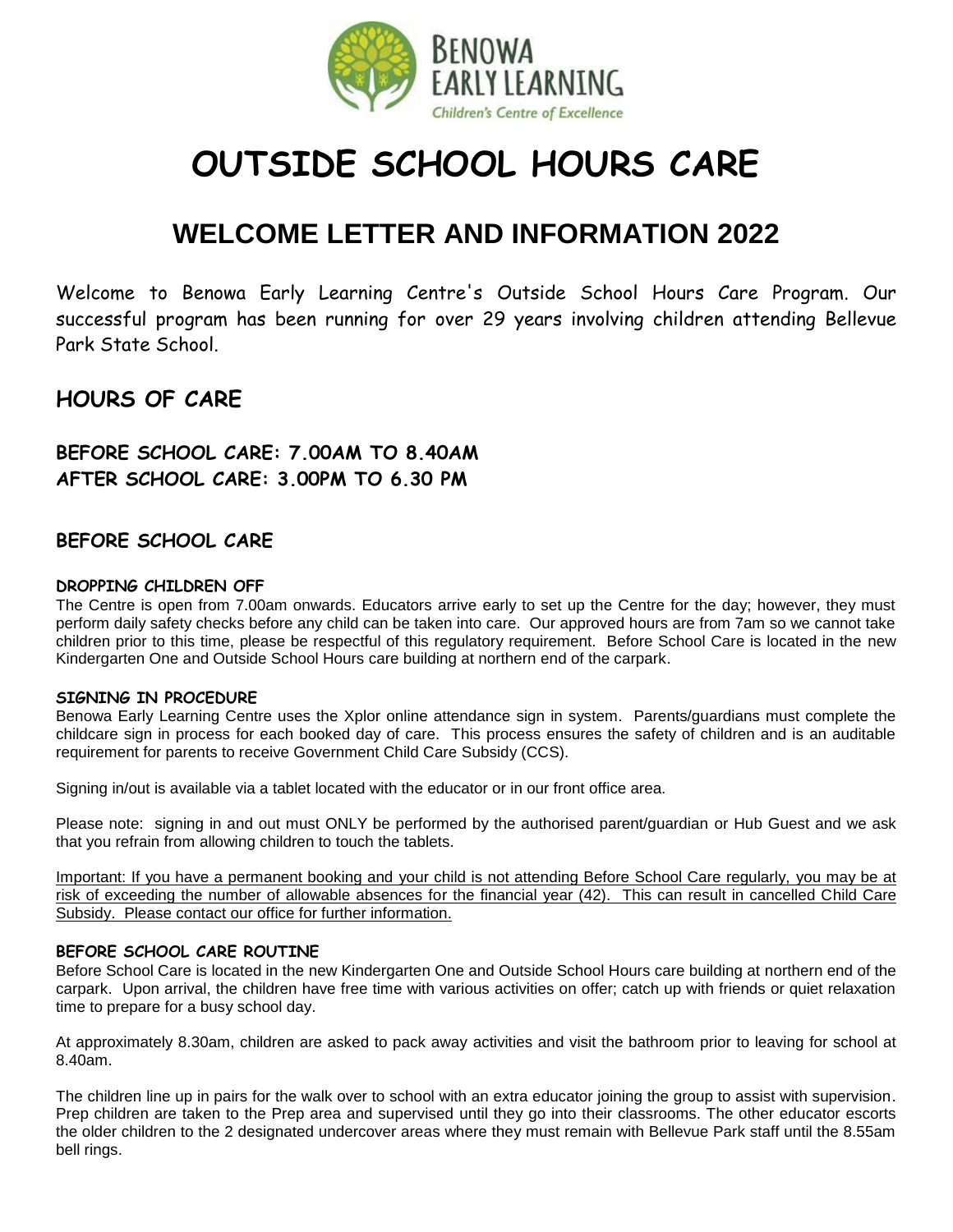#### **BREAKFAST**

It is preferable that children eat breakfast prior to arriving at Before School Care, however, on those occasions when you are in a rush, the children are welcome to bring along their own breakfast if desired. We encourage the children to bring an extra healthy snack to eat at 8.30am before heading over to school if they are still hungry.

#### **COMMUNICATION BOOK**

There is a communication book located in the office foyer. Please write any messages relating to your child's care for our educators in this book in the correct date page. This book is checked by educators each day.

#### **Email/Xplor Comms**

We regularly use Comms in Xplor to keep in touch with families. Please ensure you keep your email details current in the Xplor App and also with our office. When setting up your Xplor App, please ensure you have set up to receive alerts. Please notify us of any changes to ensure you receive our regular correspondence such as Family Fee statements, details of special events, room correspondence and other information relevant to your child & family

## **AFTER SCHOOL CARE**

#### **AFTER SCHOOL CARE EDUCATORS**

The children are welcomed into the After School Care program by our Outside School Hours Care Co-coordinator and two other educators from Benowa Early Learning Centre.

#### **AFTER SCHOOL CARE ROUTINE**

The children are met by 3 educators in the undercover area near the canteen at Bellevue Park State School. Prep children are picked up from outside their classroom and then taken to the undercover area. The first educators arrive at 2.50pm to collect and greet your children. The children are encouraged to walk up to the educators and say their name and then line up.

Children sit down at tables while we roll call and prepare for half an hour of play on the school grounds either on the oval or at the adventure playground behind the music rooms. A head count is made, which must coincide with the roll. If your child does not turn up to After School Care, we will call you to make sure they are not left at the school.

**Afternoon tea** is served at the Centre at 3.45pm once we have arrived back. We leave the Bellevue Park grounds at 3.30pm after our play. Another head count and roll call is done before heading across the road which is a quieter and safer time to travel back to the Centre with a large group.

#### **WHAT TO BRING**

- 1. Hats (all year round)
- 2. Jumpers (from autumn onwards)
- 3. Umbrellas and Raincoats (on rainy days)

#### **POOR WEATHER CONDITIONS**

If it looks like a thunderstorm or a rainy day is due to set in, we return to the Centre any time after 3pm for the safety of the children. Families will be notified by email if the decision is made to return to the Centre early, however, please contact the office to check their whereabouts at any time if you are unsure.

#### **PHOTOGRAPHS**

Upon your child's enrolment, there is provision on the enrolment form for you give the Centre permission to take photos and/or videos of the school children. These photos/videos may be used for display purposes in the hallways of the Centre and on our website [www.benowaearlylearning.com.au.](http://www.benowaearlylearning.com.au/) Children may be given the camera to also take their own photos.

#### **MEDICATION**

If your child needs medication, please complete a medication form (downloadable from our website) or provide a note to say what the medication is for and what has to be given, signed and dated.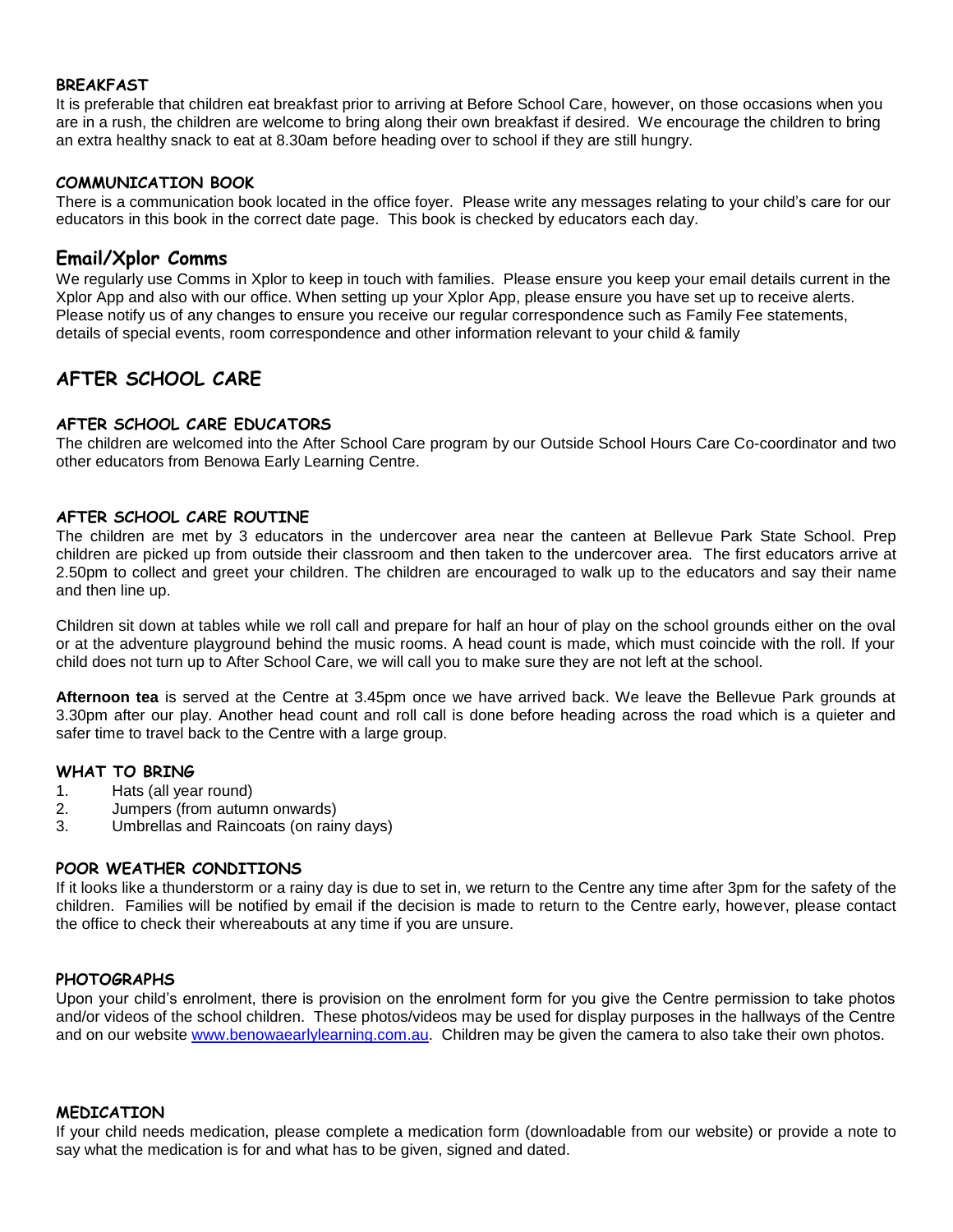#### **AFTERNOON TEA**

The Centre provides an organic afternoon tea for After School Care. This is a nutritious afternoon tea that consists of fruit, carrot & celery sticks; mixed grain crackers; organic spelt, apple & muesli muffins; organic spelt, banana & date bread and many more delicious nutritional snacks. The children can eat their own healthy snack if they wish to.

#### **TECHNOLOGY**

X Box or Wii will occasionally be played. During Vacation Care, if your child brings an electronic device, they will have some quiet time to play it but it is the family and child's responsibility, not the educators, to look after them. We also use our computer to google educational information and to watch children's movies and music and games and teach the children how to use the internet safely.

#### **ASTHMA OR ANY OTHER ILLNESS**

If your child suffers from Asthma, Diabetes, Anaphylaxis or any other serious illness, please provide your child's health management plan on the illness, signed and dated. Please advise our educators if there are any illness concerns relating to your child at any time by leaving a message in our communication book or contacting the Centre's office.

#### **INCIDENT FORMS**

If your child has an incident or injured themselves throughout the day, an electronic incident form will be completed. This details the events which occurred and the action taken. Parents are asked to sign these electronic forms as a way of guaranteeing that you have been notified of the incident.

#### **COLLECTION & SIGNING OUT**

Children must tell educators when they are going home. Parents must pick the children up from the educator's care and sign out using the electronic Xplor system. Signing out is very important for us to monitor who is picking up your child, for our records and the department's records. After your child is signed out, they must stay with parents at all times. **This includes walking through the Centre and into the car park. Please wait until all children and educators are inside the gate before signing them out. This is to ensure the safety of all children.**

#### **GUIDANCE**

By using Rules as the guidelines, *Positive Words*, *Time In* and *Choices*, *Teaching-Listening* skills and *Caring Words*, we encourage positive behaviour in our After School Care. Positive words give the children a big boost to hear, "well done", "excellent", "great ideas" and "thank you for assisting the educators" etc. The children also love to be helpers in many ways such as roll call and serving the afternoon tea, or being leaders and peer support.

In the After School Care team we use the following theme: "One, two, three, Eyes on me" (Educator). The children have been taught that this means, Stop, Look and Listen, Eyes on Educator. It works well as we try not to raise our voices. We also use the familiar method of stop and listen used by Bellevue Park State School which is raising 1 hand which lets everyone know it's time to stop and listen. We encourage our friends to be respectful to all other students and educators.

We also practice fire drills, code blue and safety drills over at the oval and Centre.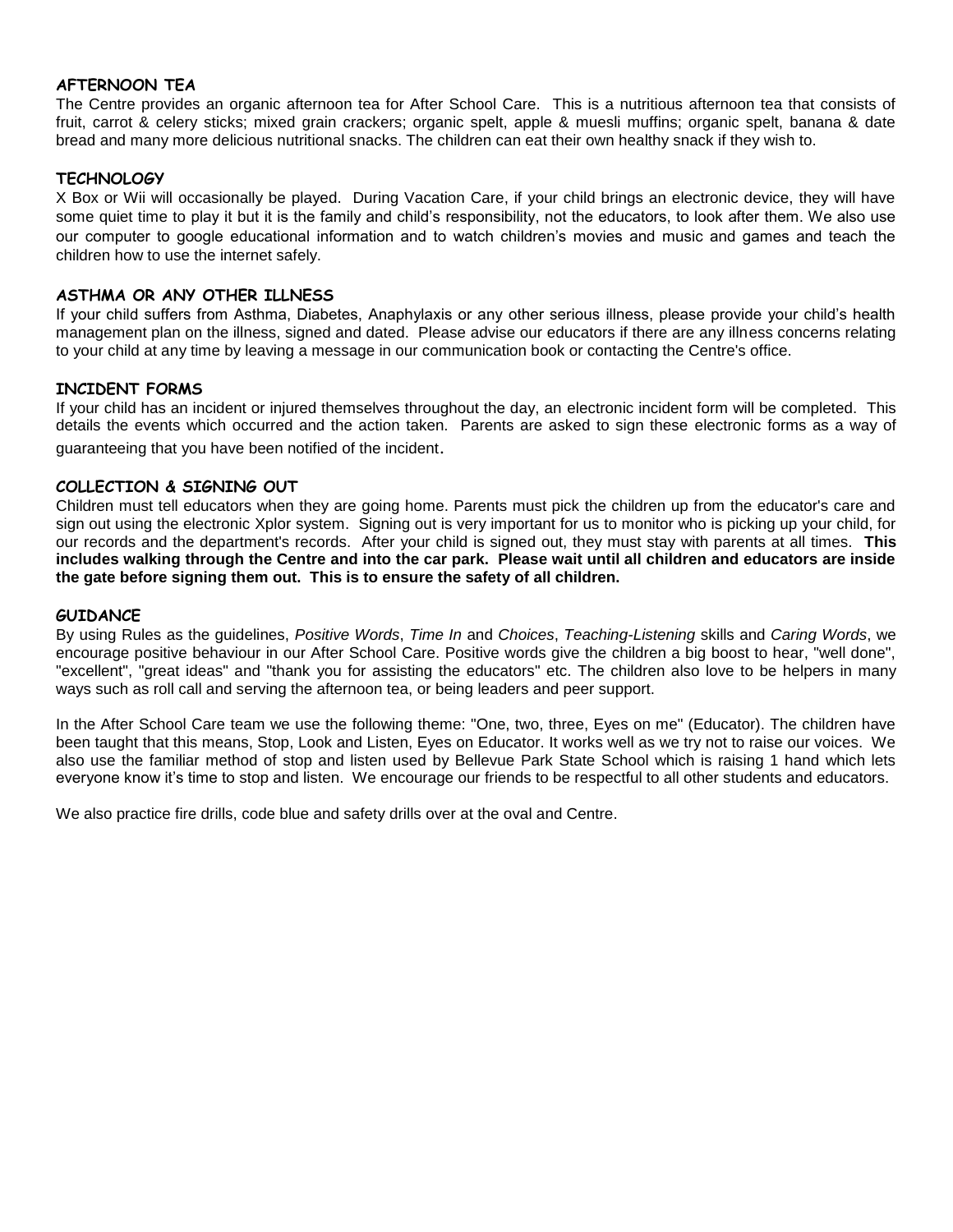## **VACATION CARE**

The Centre runs a Vacation Care Program, during each school holiday period each year. We commence taking bookings approximately 4 weeks before the end of each term, however, places fill very quickly and late bookings cannot be guaranteed placement, therefore children must be booked in prior to the holidays commencing. Due to limited vacancies (and less on excursion days) if you have a confirmed booking and do not attend, you will still be charged.

#### Things we do at Vacation Care:

There is a program handed out for each Vacation Care period. The program includes:

- $\triangleright$  Sports clinic cricket, tennis, basketball, baseball and t-ball, volleyball on the school oval
- > Dance & drama
- Art/Craft
- Fancy dress/crazy hair/disco and face painting
- BYO favourite movie and popcorn day or excursion
- Pancake and ice-cream day/ cooking day
- $\triangleright$  Transport day
- $\triangleright$  Concert and play day (where children act out their favourite concerts and plays)
- Beach and sandcastle day (with music and sand)
- $\triangleright$  Picnic in the park and sausage sizzle
- Incursions such as go-karts, drumming workshops, skipping workshops, gardening activities. magic show
- $\triangleright$  Excursions such as parks, movies, mini golf, bowling

And lots of enjoyable play. We utilise the school oval and playgrounds where we also play football, cricket, soccer and skipping races on the adventure playground. Shoes, Hats and T-Shirts are a must every day for children's health and safety.

#### **CONCERNS**

If you have any concerns, then please speak to the Centre's Educational Leader/Nominated Supervisor, Joanne Takeno. We would like to be advised of any issues that concern you.

#### **PARENTS RESPONSIBILITY**

The Centre must be notified, if your child/ren is not attending school due to sickness, holidays etc.

The Centre must be notified if your child/ren does not require After School Care.

The Centre must be notified if someone other than yourself will be collecting your child/ren, Please ensure they bring along their drivers license as proof of identification. The children will not be handed to any unfamiliar persons to our Educators for the safety of your children. The person collecting the child must be over 18 years of age.

If you require occasional care, you must ring the Centre to check availability. If you do make a late booking, please also notify the school so they can pass a message to your child that they will be attending After School Care (this is to avoid children becoming distressed by not knowing they were coming to After School Care).

#### **FEES**

Upon enrolment, \$50 booking fee is required to secure your child's placement. Fees are then paid WEEKLY each Thursday by direct debit via Debit Success direct debit. Should fees become two weeks overdue, your child's attendance at the Centre may be forfeited. Please refer to the Benowa Early Learning Centre Fee Policy.

#### **Statements of accounts are sent by email at the beginning of each week to advise the amount set to be debited on that week.**

| Before School Care only (7.00 - 8.30am) | \$20.00 per morning                                                |
|-----------------------------------------|--------------------------------------------------------------------|
| After School Care only (3.00 – 6.30pm)  | \$31.50 per afternoon                                              |
| Vacation Care - full day                | \$109.50 per day (includes m/tea, lunch, a/tea, late snack at 5pm) |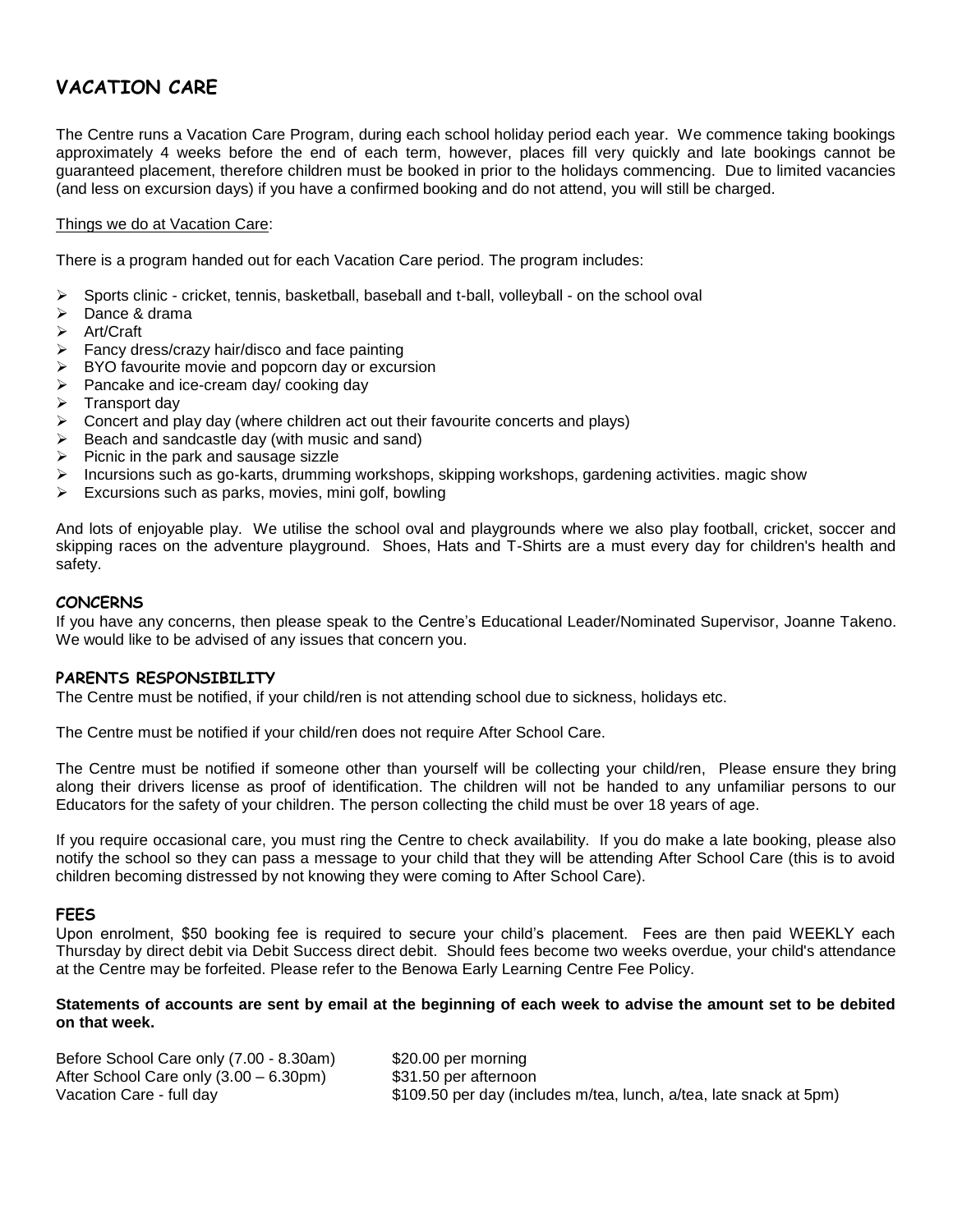#### (**The Late Fee is to compensate for 2 staff member's wages while they wait. If it is an emergency situation, please call promptly. Only 3 late situations can occur before cessation of care).**

The Child Care Subsidy is available for eligible families. The Centre requires both the Family and Child CRN (Customer Reference Number). Also required is the date of birth of the parent/carer linked to the Childcare Subsidy.

**You will need to contact the Services Australia (Formerly known as Centrelink) on 13 61 50 to link your child to the Centre prior to your child commencing care.**

**Care will only commence once you are confirmed on the Centre's computer and linked to Services Australia (Formerly known as Centrelink)**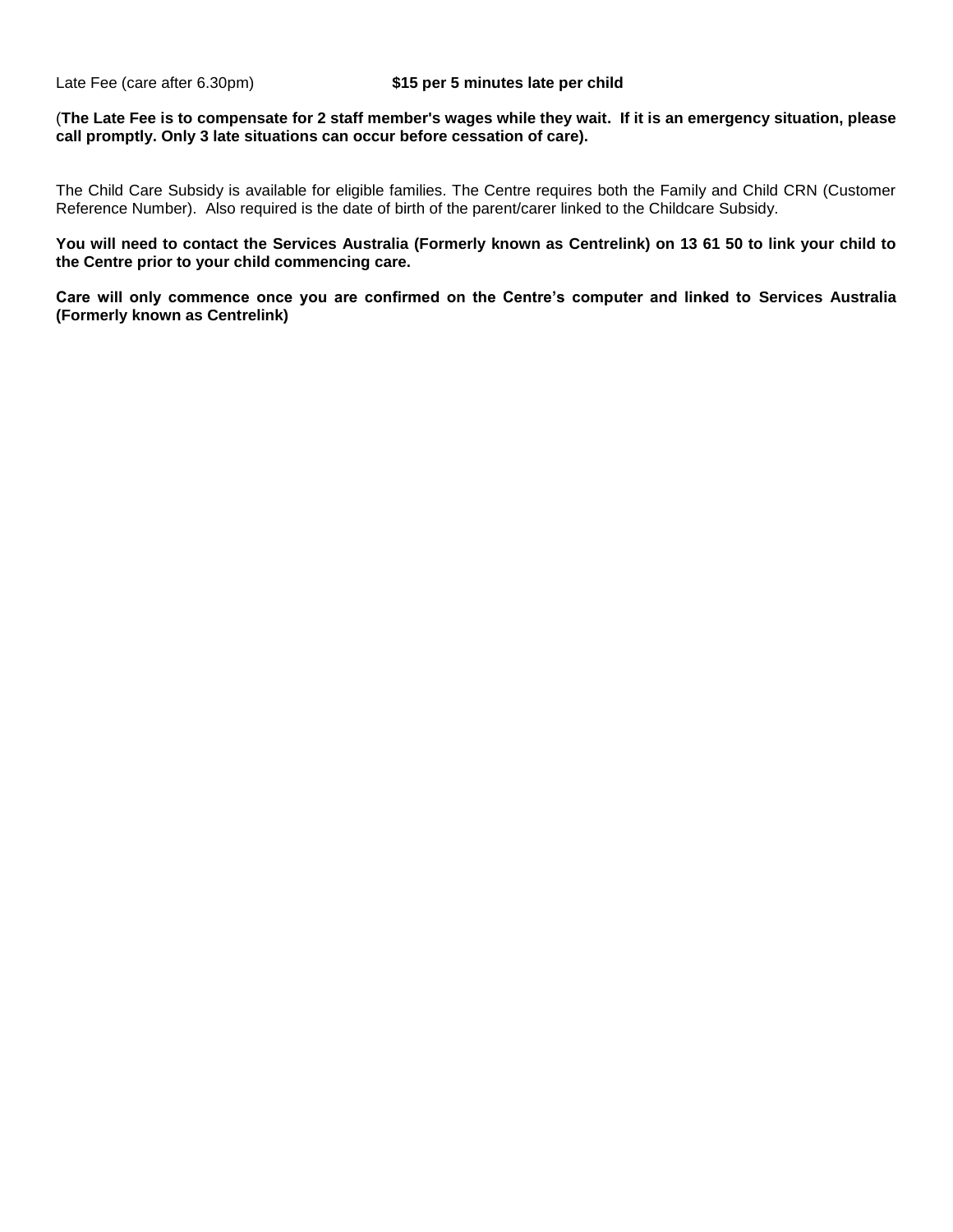

**Original: 01/08/2003 Revised: 01/08/2004 Revised: 22/2/2006 Revised 14/4/2009 Revised: 28/01/10 Revised: 31/5/10 Revised: 5/1/11 Revised: 22/11/11 Revised: 14/3/12 Revised: 28/6/12 Revised: 31/7/12 Revised: 18/9/12 Revised: 13/11/12 Revised: 14/4/14 Revised: 20/11/15 Revised: 2/3/17 Revised: 17/8/18 Revised: 11/2/20**

## **BEFORE AND AFTER SCHOOL CARE POLICY**

It is the aim of Benowa Early Learning Centre to offer a high quality of care to all children at the Centre. Benowa Early Learning Centre offers care for children, Before and After School Care, between the hours of 6.30am - 8.40am and 3.00pm – 6.30pm.

Specific days for children that require before or after school care are required to be booked in, in advance. It is the parent's responsibility to ensure the Centre is notified in advance if there is a change to any details relating to the care of your child/ren.

Benowa Early Learning Centre uses the **OASIS** online attendance sign in system.

Parents/guardians must complete the childcare sign in process for each booked day of care. This process ensures the safety of children and is an auditable requirement for parents to receive Government Child Care Subsidy.

Signing in/out is available via a tablet in our front office area, kindergarten gate and Before and After School Care Ipad. Parents/guardians with incomplete signing in or out records for any reason including absences will receive a reminder email each night. Records can be completed remotely via your smart phones or tablet or you can "catch up" pending records when you are next at the Centre.

Please note: signing in and out must ONLY be performed by the authorized parent/guardian and we ask that you refrain from allowing children to touch the tablets.

The educators will then, at 8.40am, collect the children and sign them out on the Ipad for collection to walk over to the school.

On walking to and from the school the educator will model appropriate road safety rules and always walk across the road using the school crossings. The children will walk in pairs. The educator will walk the children into the school grounds and seat them in the designated undercover areas where they must remain until the 8.55am bell rings. An Educator remains at the Prep rooms until the children have entered the classroom.

To ensure there are educators to greet the children once the class is dismissed, at 2.50pm, Miss Jen will be on the school grounds with a roll of children's names to collect for After School Care, standing in the agreed area. At 2.50pm, an additional 2 educators will arrive at the school to assist with collection of children.

Whilst we mark the role and ensure the children are all present. We view the toilets for cleanliness and safety. We guide the children to wash their hands and have some afternoon tea in the shade of the school canteen.

This limits the waiting time to ensure all of our children are present and safely recorded and families are confirmed they have children of non-attendance.

We have a pleasant discussion of our days with our peers and what we would like to do next when we return to the Centre for the afternoon as our program is based upon the children's interests.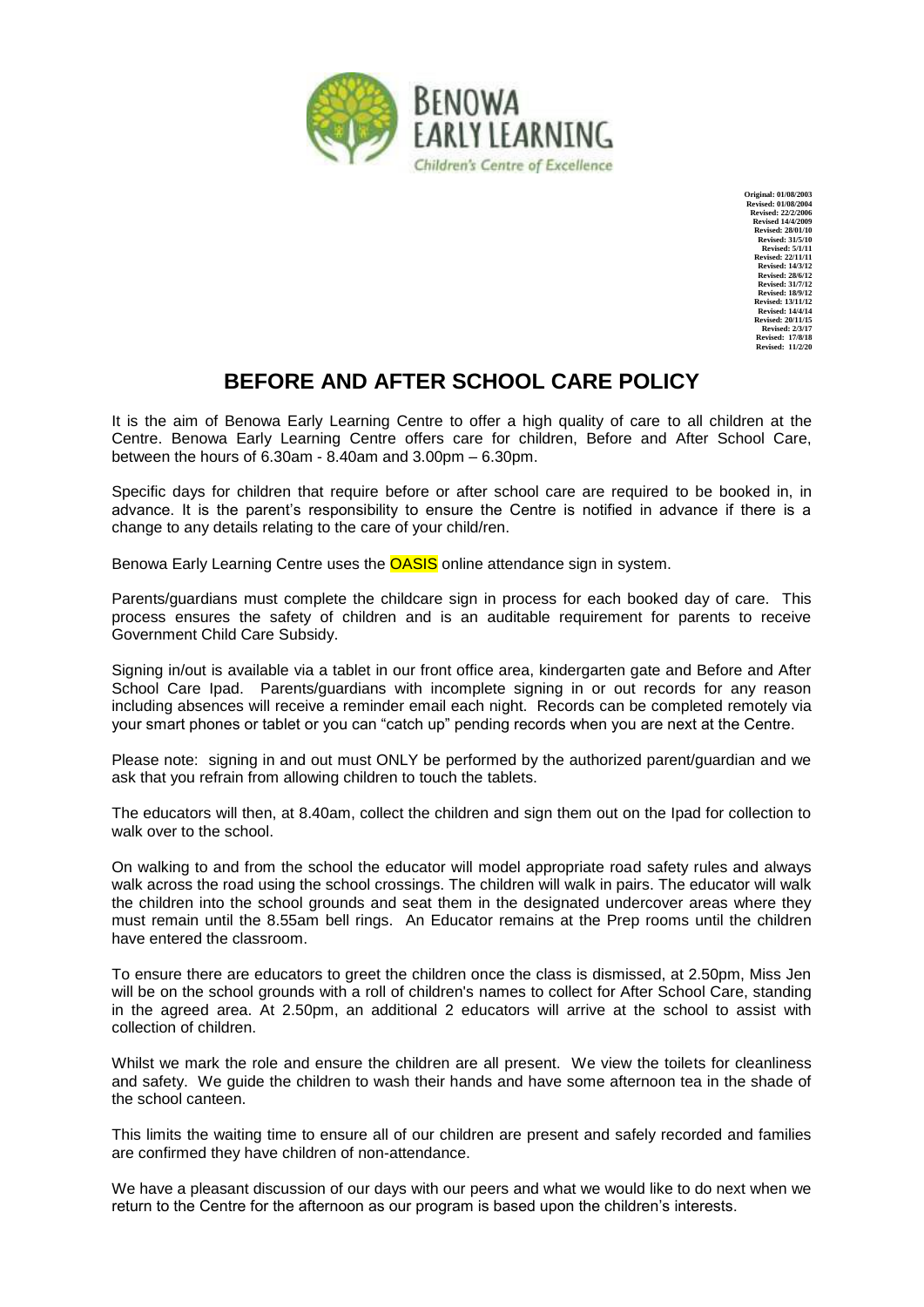We then line up and walk safely across the road to the Kindergarten 1 Room at approximately 3.30pm arriving at 3.45pm. Children wash their hands and enjoy afternoon tea if they are hungry and can then choose from relaxing indoor/outdoor Children & Educator initiated games & activities.

The children will be instructed to walk in an orderly fashion in two lines. This way it will enable educators at the front of the line and rear of the line to maintain effective supervision. Whilst every care will be taken in picking up each child listed on the roll, it is the responsibility of each child to be signed in and present in the undercover area of the school.

On arrival at Benowa Early Learning Centre, the children will respect and treat the younger children with care at all times.

An organic menu will be provided by the Centre for afternoon tea.

Whilst at Benowa Early Learning Centre, the children will be guided in terms of right and wrong in accordance with the Centre's philosophy and policies.

The educators in After School Care have a preventative discipline policy and rely heavily on praising the appropriate behaviour. The children are also given special helpers jobs to promote self-esteem and self-worth.

Guidance will be undertaken by the educators in charge of the group remembering that guidance begins with:

*Caring Gentleness Understanding Sensitivity Firmness*

It will be consulted and discussed with children at the beginning of Before and After School Care, what the rules are and their purpose. The rules will balance the rights and responsibilities of the children and set the boundaries to give everyone a fair go regardless of age, development, background and gender.

The children will be encouraged to find consequences that are reasonable; this will be a part of the group discussion on doing the right thing and being responsible.

Setting the boundaries will help to ensure each child's experiences while at the centre are enjoyable and each child is given respect and the best care possible.

#### What is My Time Our Place?

MTOP is part of the Australian Government's National Quality Framework for Early Childhood Education and Care. It has been incorporated in the National Quality Standard to support consistent and quality school-age care across sectors and jurisdictions. MTOP builds on the Early Years Learning Framework (EYLF).

Our program is set extending on the children's interests and Educator's knowledge and is linked to the 5 learning outcomes of MTOP.

The Framework acknowledges the importance of play and leisure in children's learning and development and that their learning is not limited to any particular time or place. Developing life skills and a sense of enjoyment are emphasized.

The Framework recognizes the importance of social and emotional development and communicating in learning through play and leisure, and it forms the foundation for ensuring that children in all school age care settings engage in quality experiences for rich learning, personal development and citizenship opportunities.

Thank you for utilising our Before and After School Care Program.

#### Regards

Miss Kylie, Miss Rebecca and Miss Jennifer.